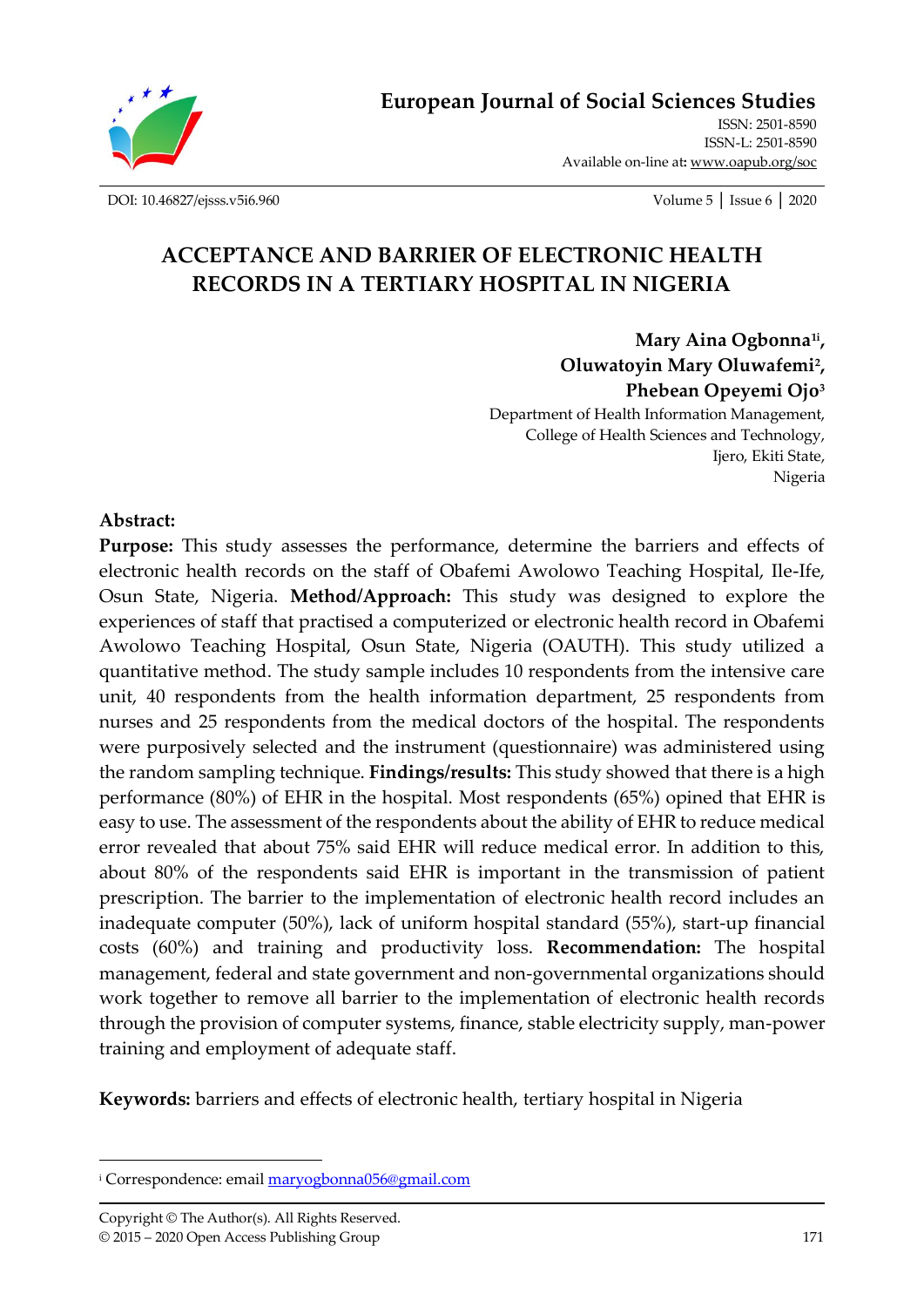### **1. Introduction**

There had been many reported challenges to the acceptance and use of electronic health records in Nigeria and across the nations (Holden & Karsh, 2010). In a tertiary hospital such as the Obafemi Awolowo Teaching hospital, it has become very important to assess staff perception, use and acceptance of EHR technology. More so, that most studies available had focused attention on nurses, doctors or health information manager's perception of the use of EHR but this present study draws its participants from nurses, doctors and health information professionals.

Some obstacles to the acceptance and use of HER could be temporary and visible immediately after the adaptation phase that follows implementation while other challenges may come after prolonged use of the facility hence the need to examine the acceptance of EHR in this hospital (Carayon, Hundt & Wetterneck et al., 2010). A study on ICU nurses' acceptance and perceptions about electronic health records revealed that usability and usefulness increase in years after the application of. More so that usability and the usefulness were predictors of EHR acceptance (Carayon et al., 2011). Another study among health information managers revealed that electronic health records will increase job performance among the respondents as they indicated the willingness to learn and use EHR (Wilkins, 2009).

### **2. Literature review**

Electronic records management is a subdivision of Information and Communication Technology (ICT), which involves the sophisticated automated method of management of official records in organisations (Ile & Ojowhoh, 2020). Electronic records management system was said by the management of automated and non-electronic records using computer hardware and software (Duranti, 2010). Electronic records system involves "*the manufacture, usage, preservation, protection and disposal of automatedly established records for business and evidence-based activities*" (Marutha, 2011).

Hence business owners tend to consider the use of electronic records management because of developments in automated office procedures. To denial people of unauthorised usage, modification, theft, or physical destruction to automated data, electronic management protection practices are important to limit user licence to computer systems to achieving control over the information stored on automated records (Ile & Ojowhoh, 2020).

Electronic Health Record continued to gain wide acceptance in Nigeria after the federal government declared it a key measure to facilitate effective and timeless patient management in 2001 (Adeleke, Erinle, Ndana, Anamah, Ogundele & Aliyu, 2014). Electronic health record (EHR) otherwise known as an electronic medical record (EMR), refers to the "*systematized collection of patient and population electronically-stored health information in a digital format*" (Gunter & Terry, 2005). An individual health record refers to the electronic record of a person's health information that is in conformation with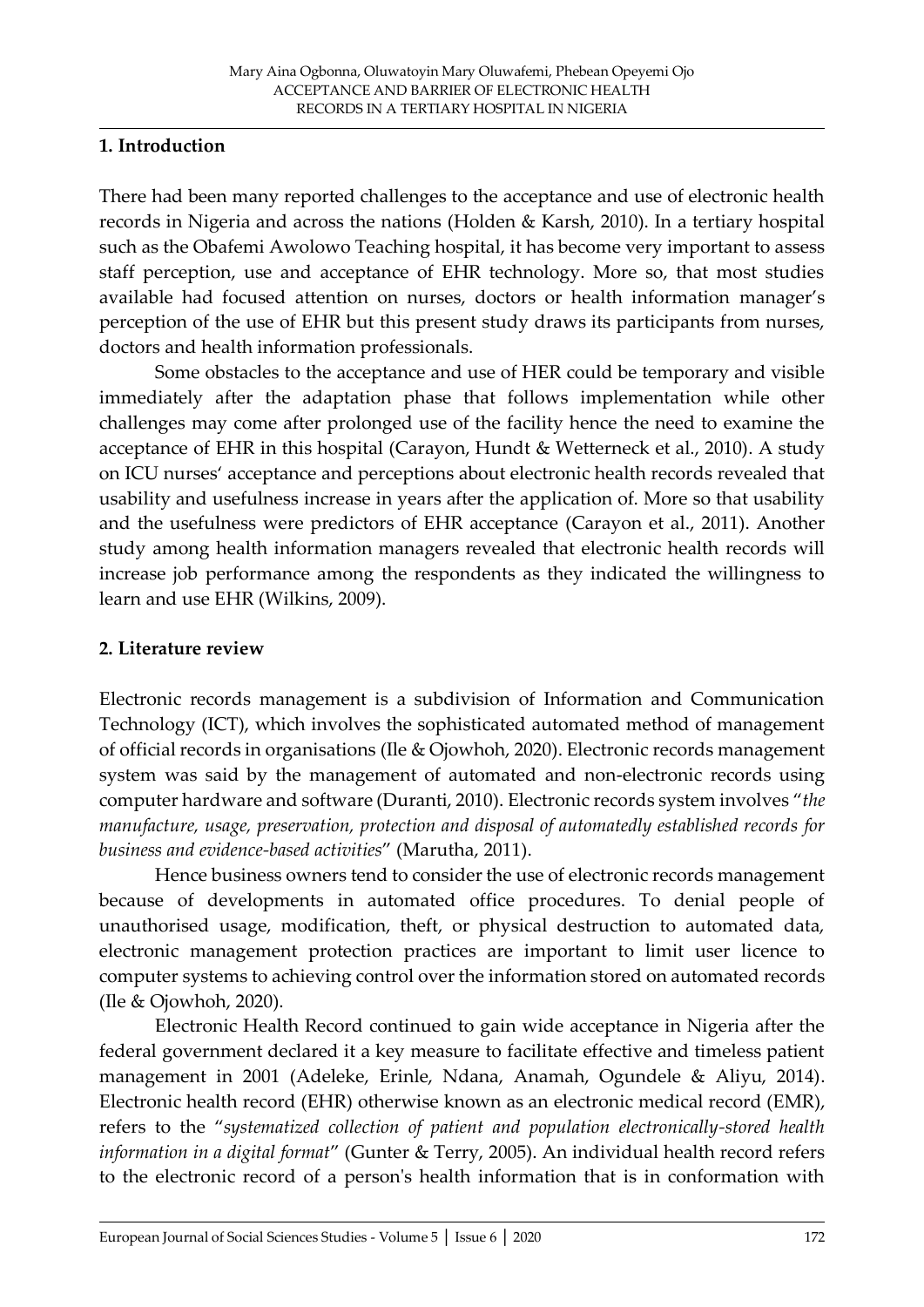national standards and guidelines but is under the control of the individual (HealthIT. gov, 2019; Menachemi & Collum, 2011).

The pooled set of information can be transmitted through different hospital settings with network-connected, enterprise-wide information systems or other information networks and exchanges. The information collected is made up of an array of sociodemographics, health history, drug and allergies, vaccination status, results of laboratory test, radiogram, vital signs, billing information (Hamilton et al., 2014; Lupton, 2014), genetic testing results, sexual orientation, psychological details, accumulated hospital visitations records, radiology reports, allergies etc. (Esther, Jantan, Abiodun, Arshad, Dada & Emmanuel, 2020).

Researchers observed that the effective application of EHR is a drive for considerable improvement in the patient management system (Middleton et al., 2013; Rothman et al., 2012; Weston & Roberts, 2013). Electronic Health systems were made to accurately and consistently store data on the state of health of patients for some time. It removes the bottleneck associated with paper documentation and ensures the accuracy and legibility of data. It eliminates the risk of data duplication as there is only one amendable file, that is the file is more likely to be up-to-date and reduces the risk of loss associated with paperwork. Because the information in a single file, EHR is more accurate when extrapolating health data for possible examining the trends and long-term variations in a patient (Qureshi et al., 2015; Rothman et al., 2012; Victoroff, 2014).

Electronic health records increase the value of, and improves access to health data, enhance healthcare effectiveness and value and boosts health communication policies and research (Middleton et al., 2013). It smoothens information management among health administrators (Berges et al., 201; Janus et al., 2008). It also helps to minimize medical inaccuracies through prompt alerts and reminders (Sinha, 2010).

HIT evolution has improved the sharing and real-time access to the patient health information on point-of-care (Sinha, 2010) and it is facilitating healthcare delivery reform and reshaping the work of healthcare professionals (Kloss, 2013). A systematic review revealed that scholars had different views about EHR (Chaudhry, Wang, Wu, Maglione, Mojica, Roth et al., 2006). Scholars in the field of health information management opined that "*EHR as a container holding information about the patient, and a tool for aggregating clinical data for secondary uses*" (Estiri et al., 2018; Ofek et al., 2012; Tiwari et al., 2018). Conversely, other researchers view EHR as a contextualised artefact within a socio-technical system (Or, Dohan & Tan, 2014), whereas computer scientists in computer supported cooperative work (CSCW) view EHR as a tool supporting particular work (Piras & Zanutto, 2010).

Despite the benefits and promises of HITs, other studies have reported challenges of the technology. For instance, studies have shown that its implementations could not go without significant risks to patients and providers (Wachter, 2006). Cases of fatal insulin overdose as a result of a mix-up in the bar-coded wristbands (McDonald, 2006), dehumanization as providers focused computer screens in place of their critically ill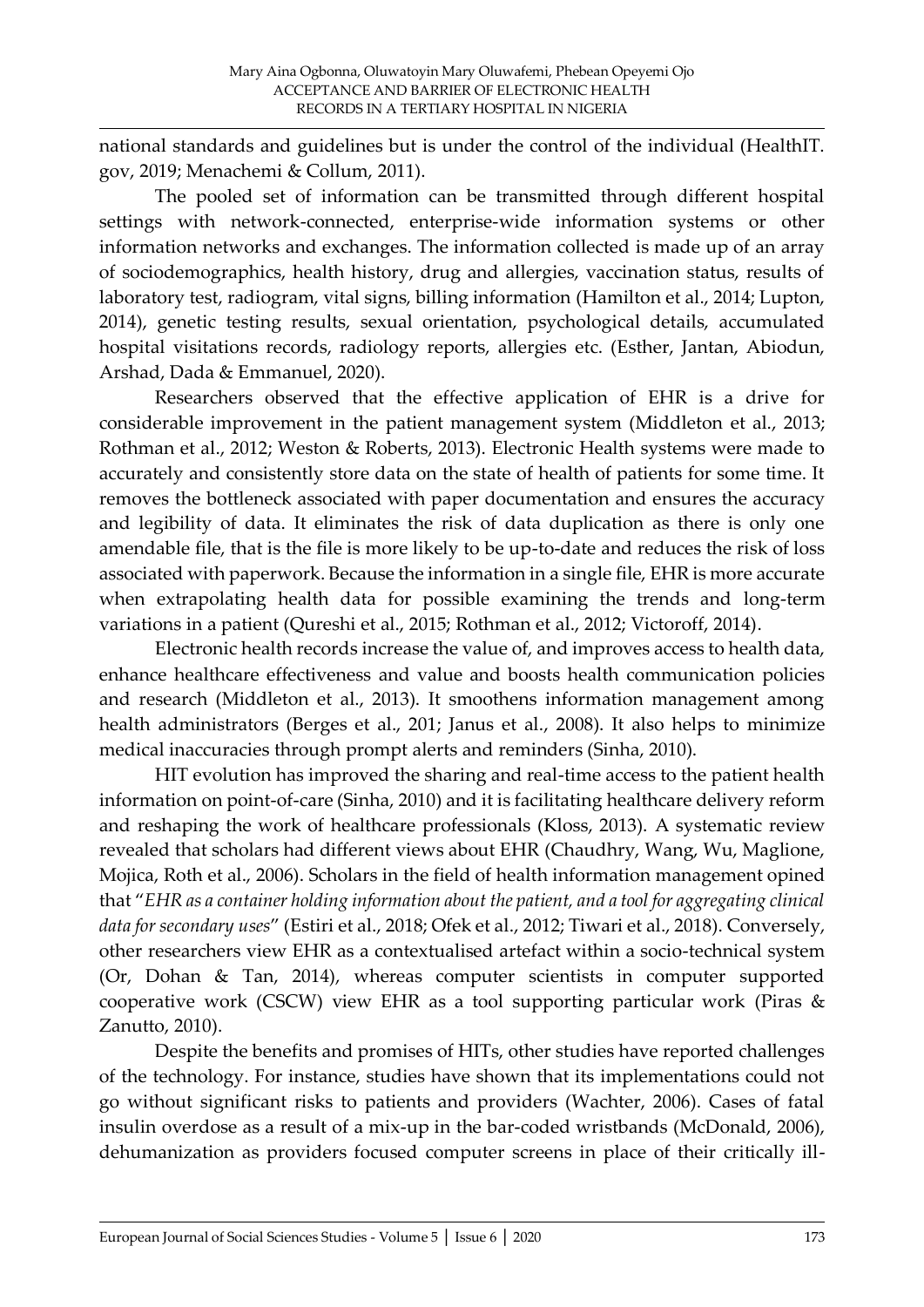patients, incorrect medications chosen from computerized pick lists, and most awful, escalation of paediatric mortality after computerized system (Adeleke et al., 2014).

As an aspect of the broad eHealth concept, the benefits of Electronic Health Record (EHR) system still evade Nigeria and other developing nations. The World Health Organization revealed that one of the obstacles facing the Nigerian healthcare system is insufficient electronic health records system for monitoring, evaluation and analysis of health indicators (Levingston, 2012; World Health Organization, 2012). A functional, appropriately designed electronic health record management system is capable of filling this gap. This is despite that the world was expected to have a steady increase in the number of electronic health records system being implemented coupled with the expected intensity of use at healthcare settings (Berner, Detmer & Simborg, 2005). As observed, electronic health records had not taken its rightful place in Nigeria and other developing nations as most healthcare centres still operates the manual health records documentation.

Information technology is important in driving sustainable and vital healthcare management system which is attained with the numerous health management systems which Electronic Health Record system is an important aspect. In Nigeria, electronic health record has not gained full recognition and implementation it deserves because of various challenges which include "*poor coordination among stakeholders, ad hoc, piecemeal basis implementation by foreign software developers and applications designed to solve specific problems among others*" (Bello, Faruk, Oloyode & Popoola, 2016).

As electronic medical record becomes more popular, this raises many security threats against the systems. Common security vulnerabilities, such as weak authentication, cross-site scripting, SQL injection, and cross-site request forgery had been identified in the electronic medical record systems (Adamu, Hamzah & Rosli, 2020). These challenges are capable of hindering the attainment of the health constituent of the sustainable development goals for Nigeria as well as the Vision 20:2020 (Bello et al., 2016).

# **3. Objectives of the study**

- 1) assess the performance of electronic health records in Obafemi Awolowo Teaching Hospital, Ile-Ife, Osun State;
- 2) determine the barriers of electronic health records utilization in Obafemi Awolowo Teaching Hospital, Ile-Ife, Osun State;
- 3) Effects of electronic health records on the staff of Obafemi Awolowo Teaching Hospital, Ile-Ife, Osun State.

### **4. Method**

This study was designed to explore the experiences of staff that practised a computerized or electronic health record in Obafemi Awolowo Teaching Hospital, Osun State, Nigeria (OAUTH). This study utilized a quantitative method. The study sample includes 10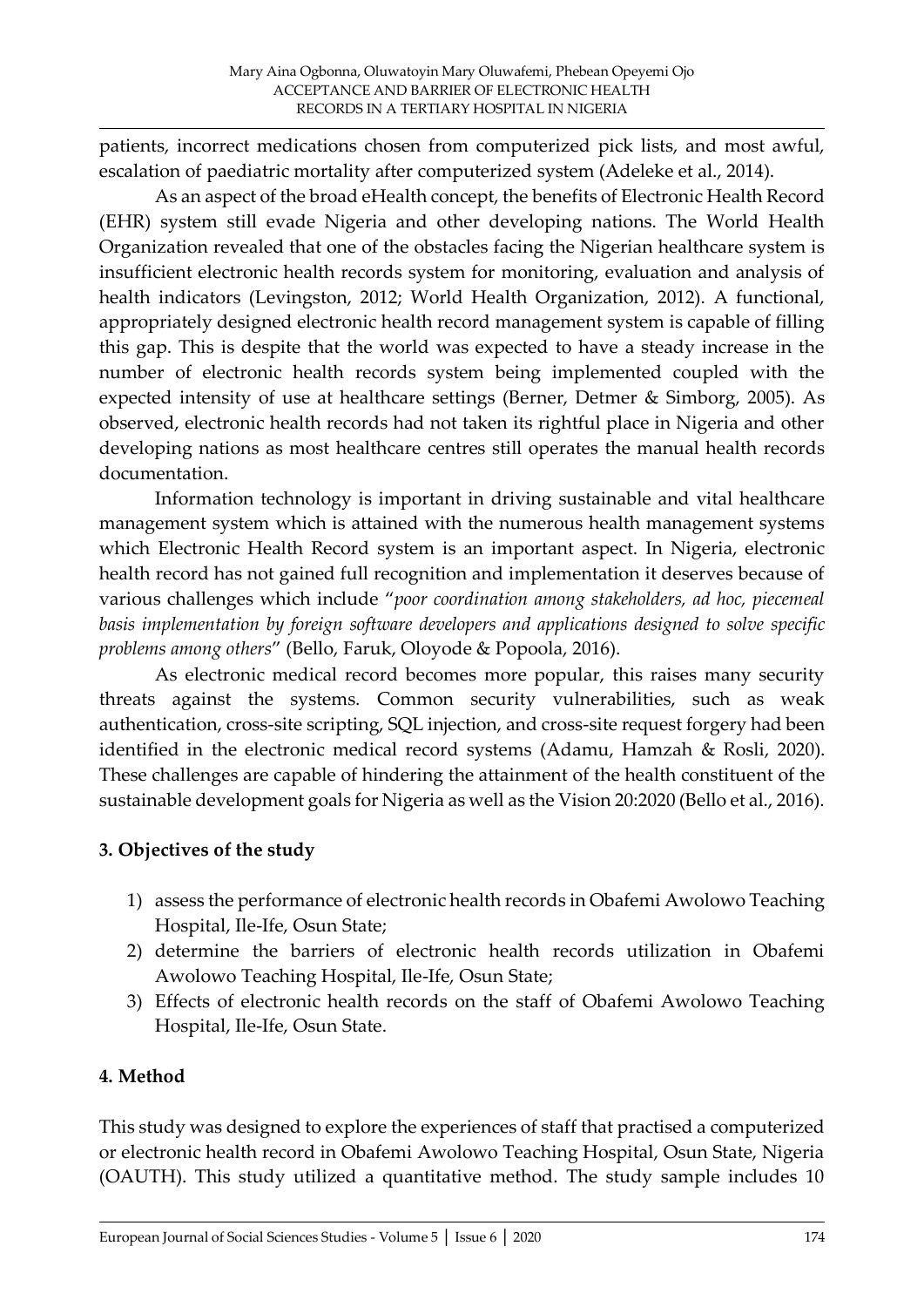respondents from the intensive care unit, 40 respondents from the health information department, 25 respondents from nurses and 25 respondents from the medical doctors of the hospital. The respondents were purposively selected and the instrument (questionnaire) was administered using the random sampling technique. All the instrument administered were retrieved making 100% return rate. The instrument contained four sections; section "A" contained sociodemographic characteristic of the respondents, section "B" was on questions that measured the effectiveness of electronic health records in the hospital, section "C" relates the mental demand of using electronic health records and section "D" was on barriers to the implementation of EHR in the hospital.

# **4.1 Analysis**

The data generated were analyzed with the Statistical Package for Social Sciences (SPSS) version 21. The results were presented in simple percentages.

| Socio-demographic characteristics | Frequency | Percentage (%) |
|-----------------------------------|-----------|----------------|
| Age                               |           |                |
| 21-30 years                       | 35        | 35             |
| 31-40 years                       | 45        | 45             |
| 41-50 years                       | 20        | 20             |
| <b>Sex</b>                        |           |                |
| Male                              | 65        | 65             |
| Female                            | 35        | 35             |
| Department                        |           |                |
| Health information                | 35        | 35             |
| Cardiac ICU                       | 20        | 20             |
| Pediatric ICU                     | 15        | 15             |
| Neonatal                          | 30        | 30             |
| <b>Typical shift hours</b>        |           |                |
| 8 hours                           | 40        | 40             |
| 12 hours                          | 50        | 50             |
| <b>Others</b>                     | 10        | 10             |
| Typical work time                 |           |                |
| Day                               | 40        | 40             |
| Evening                           | 35        | 35             |
| Night                             | 25        | 25             |
| Work time during the week         |           |                |
| Weekdays                          | 45        | 45             |
| Weekends                          | 20        | 20             |
| Both                              | 35        | 35             |

**Table 1:** Sociodemographic characteristics of the respondents

Table 1 shows the sociodemographic characteristics of respondents at the Obafemi Awolowo Teaching hospital, Ile-Ife, Osun state. The distribution of the age category revealed the highest (45%) age was among those age 31 to 40 years compared to those age 41 to 50 years (20%). There were more male (65%) than male (35%) in this study. There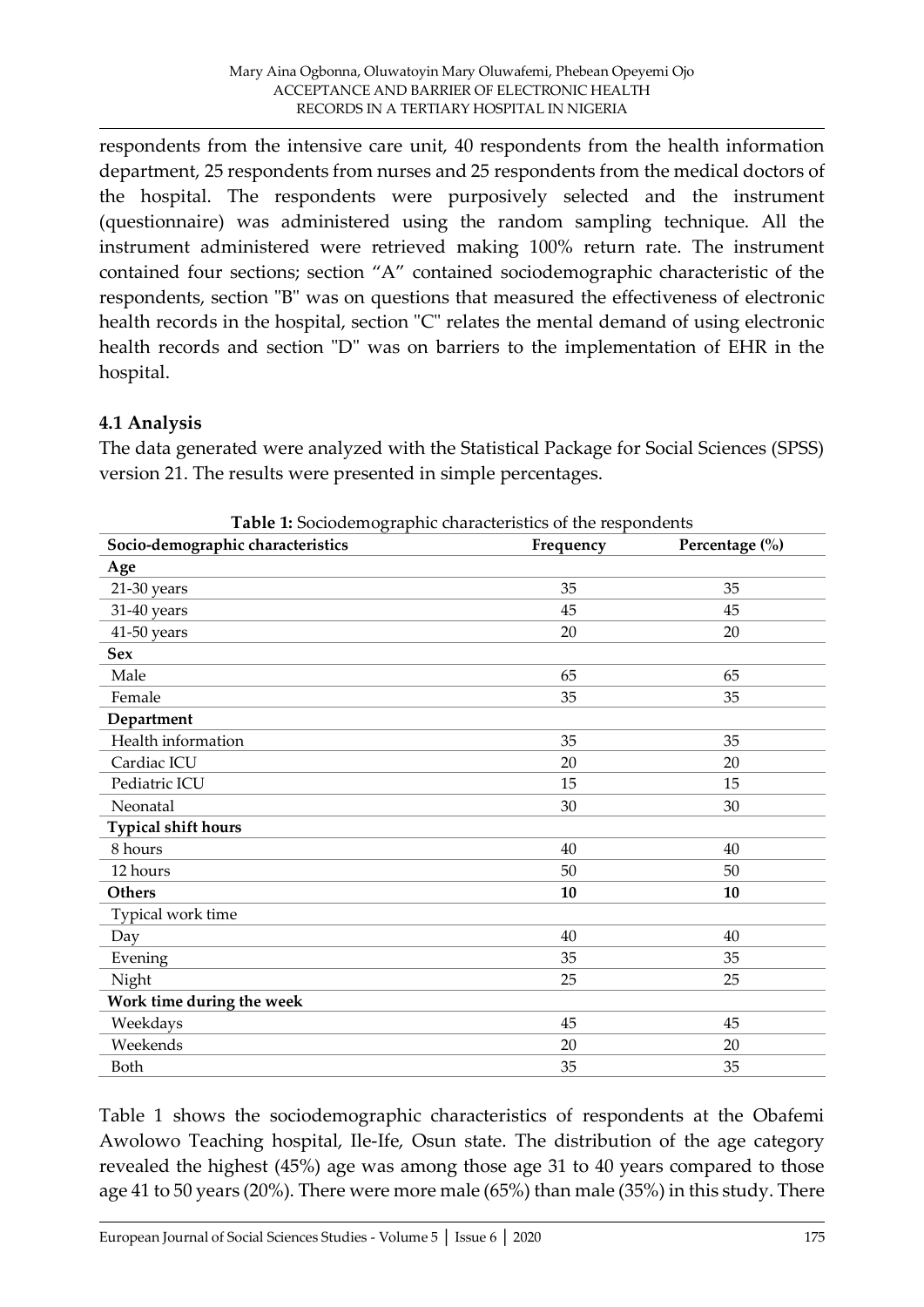were more (35%) respondents from health information department, neonatal department (30%), cardiac ICU (20%) than pediatric ICU (15%). The analysis of the number of hours of work showed that most of the respondents (50%) work 12 hours a day compared to 8 hours (40%). Most of the respondents (45%) work during the day time, 20% worked at the weekend while 35% work on both weekdays and weekends.

| <b>Assessment of HER</b>               | <b>Respondent 100</b> | Percentage of 100 |
|----------------------------------------|-----------------------|-------------------|
| Performance                            |                       |                   |
| Low                                    | 20                    | 20                |
| High                                   | 80                    | 80                |
| <b>Acceptance of HER</b>               |                       |                   |
| Easy                                   | 65                    | 65                |
| Difficult                              | 5                     | 5                 |
| Satisfying                             | 30                    | 30                |
| Use in clinical documentation          |                       |                   |
| Yes                                    | 70                    | 70                |
| No                                     | 30                    | 30                |
| Reduction in medical error             |                       |                   |
| Low                                    | 25                    | 25                |
| High                                   | 75                    | 75                |
| Transmission of prescription using HER |                       |                   |
| Yes                                    | 85                    | 85                |
| No                                     | 15                    | 15                |

**Table 2:** Respondents assessment of the performance of electronic health records

Table 2 revealed the assessment of the performance of electronic health record in the tertiary care centre. It was observed from this study that most (80%) of the respondents said there is a high performance of EHR in the hospital. Almost of the respondents (65%) opined that EHR is easy to use, 30% said it was satisfying using it as (5%) opined it was difficult to use. The assessment of the respondents about the ability of EHR to reduce medical error revealed that about 75% said EHR will reduce medical error. In addition to this, about 80% of the respondents said EHR is important in the transmission of patient prescription.

| <b>Table 3:</b> Importance of electronic health records in meeting organizational goals |                    |                    |                |            |            |       |
|-----------------------------------------------------------------------------------------|--------------------|--------------------|----------------|------------|------------|-------|
| <b>Importance of EHR</b>                                                                | Critically         | Important          | <b>Neutral</b> | Low        | <b>Not</b> | Total |
|                                                                                         | important          |                    |                | importance | important  |       |
|                                                                                         | $\left( \%\right)$ | $\left( \%\right)$ | (%)            | (%)        | (%)        |       |
| Clinical quality                                                                        | 67(67)             | 16(16)             | 10(10)         | 7 (7)      |            | 100   |
| Patient services                                                                        | 60(60)             | 14 (14)            | 4(4)           | 18(18)     | 4(4)       | 100   |
| Operation services                                                                      | 79 (79)            | 13(13)             |                |            |            | 100   |

Table 3 is revealed the importance of electronic health records to the tertiary healthcare facility. Respondents observed that EHR was critical to clinical quality (67%) patient service (60%) and operation services (79%).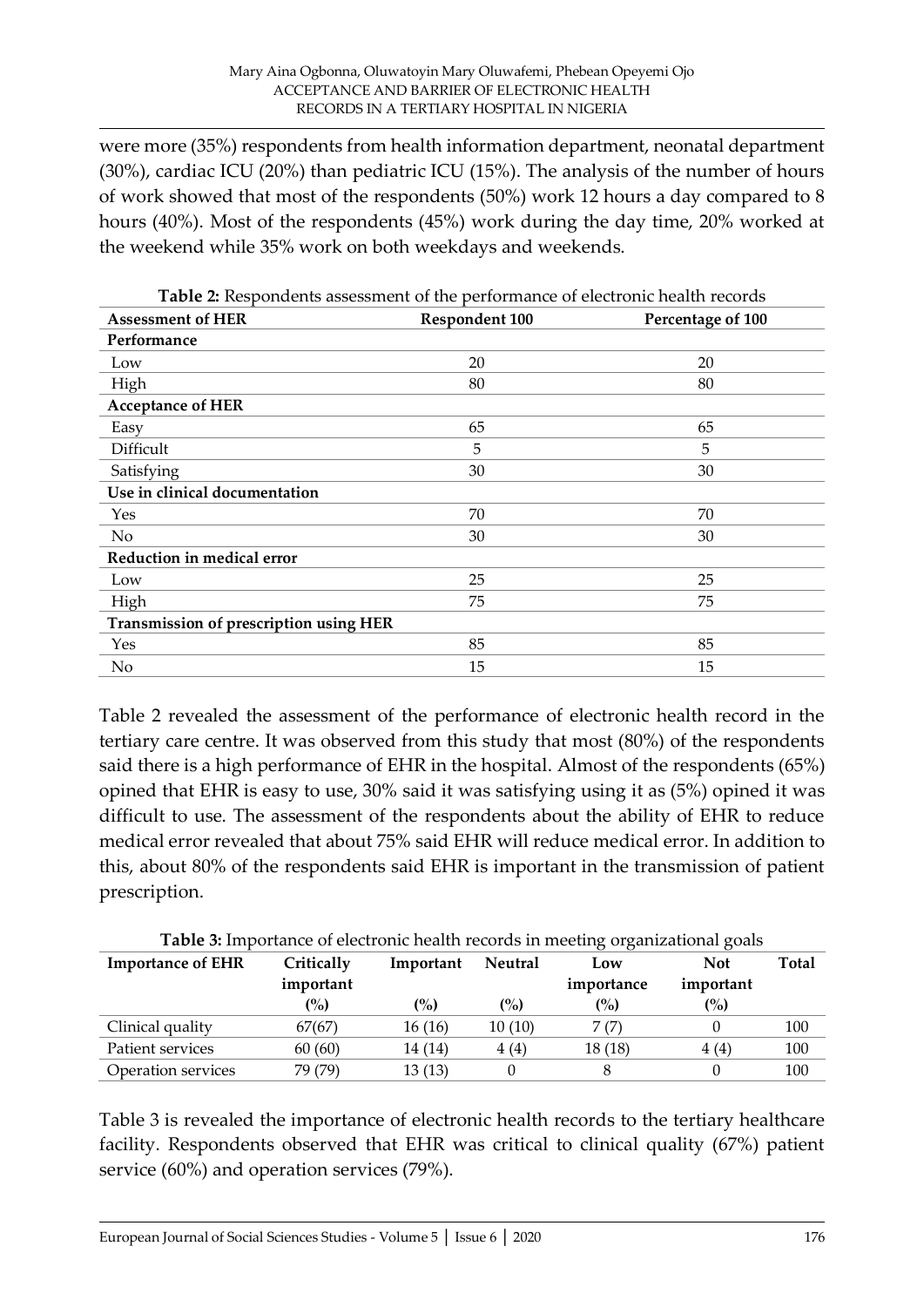| Mary Aina Ogbonna, Oluwatoyin Mary Oluwafemi, Phebean Opeyemi Ojo |  |
|-------------------------------------------------------------------|--|
| ACCEPTANCE AND BARRIER OF ELECTRONIC HEALTH                       |  |
| RECORDS IN A TERTIARY HOSPITAL IN NIGERIA                         |  |

| <b>Table 4:</b> Barriers to electronic health records utilization |               |               |               |              |
|-------------------------------------------------------------------|---------------|---------------|---------------|--------------|
| The barrier to EHR utilization                                    | Not a barrier | Minor barrier | Major barrier | <b>Total</b> |
| Computer skill                                                    | 15            | 35            | 50            | 100          |
| Lack of uniform hospital standard                                 | 30            | 55            | 15            | 100          |
| Start-up financial costs                                          | 35            | 60            |               | 100          |
| Training and productivity loss                                    | 25            | 40            | 35            | 100          |

Table 4 showed the barriers to the effectiveness of electronic health records utilization in the teaching hospital. It was revealed that about 50% said computer skill was a major barrier as against (15%) who said it was not a barrier. Most of the respondents (55%) observed that lack of uniform hospital standard start-up financial costs (60%) and training and productivity loss were a barrier to the effectiveness of electronic health record utilization in the hospital.

| activity required to perform electronic health records |                  |                    |  |
|--------------------------------------------------------|------------------|--------------------|--|
| Mental activity                                        | Respondent (100) | Percentage $(\% )$ |  |
| Mental demand                                          |                  |                    |  |
| Thinking                                               | 25               | 25                 |  |
| Deciding                                               | 20               | 20                 |  |
| Calculating                                            | 20               | 20                 |  |
| Remembering                                            | 15               | 15                 |  |
| Looking                                                | 5                | 5                  |  |
| Searching                                              | 15               | 15                 |  |
| <b>Frustration level</b>                               |                  |                    |  |
| Insecure                                               | 10               | 10                 |  |
| Discouraged                                            | 25               | 25                 |  |
| Irritated                                              | 15               | 15                 |  |
| Stressed                                               | 30               | 30                 |  |
| Annoyed                                                | 20               | 20                 |  |

**Table 5:** Respondents perception of the mental

Table 5 is the analysis of the mental activities required to perform effective EHR to be thinking (25%), deciding and calculating (20%) remembering and searching (15%) and looking 5%. The experience of the level of frustration includes stressed (30%), discouragement (25%) annoyance (20%), irritation (15%) and insecurity (10%).

# **5. Discussion**

In this study, there were more male respondents than female, those who were age 31 to 40 years were more than the other age categories. More so, there were more respondents from the health information department of the hospital than other departments. The assessment of the electronic health records revealed a positive high-performance level in the hospital. The hospital staff had a wide acceptance of electronic health information management system patient care. A study in concordance with this present study established that sex, occupational category and the full deployment of health information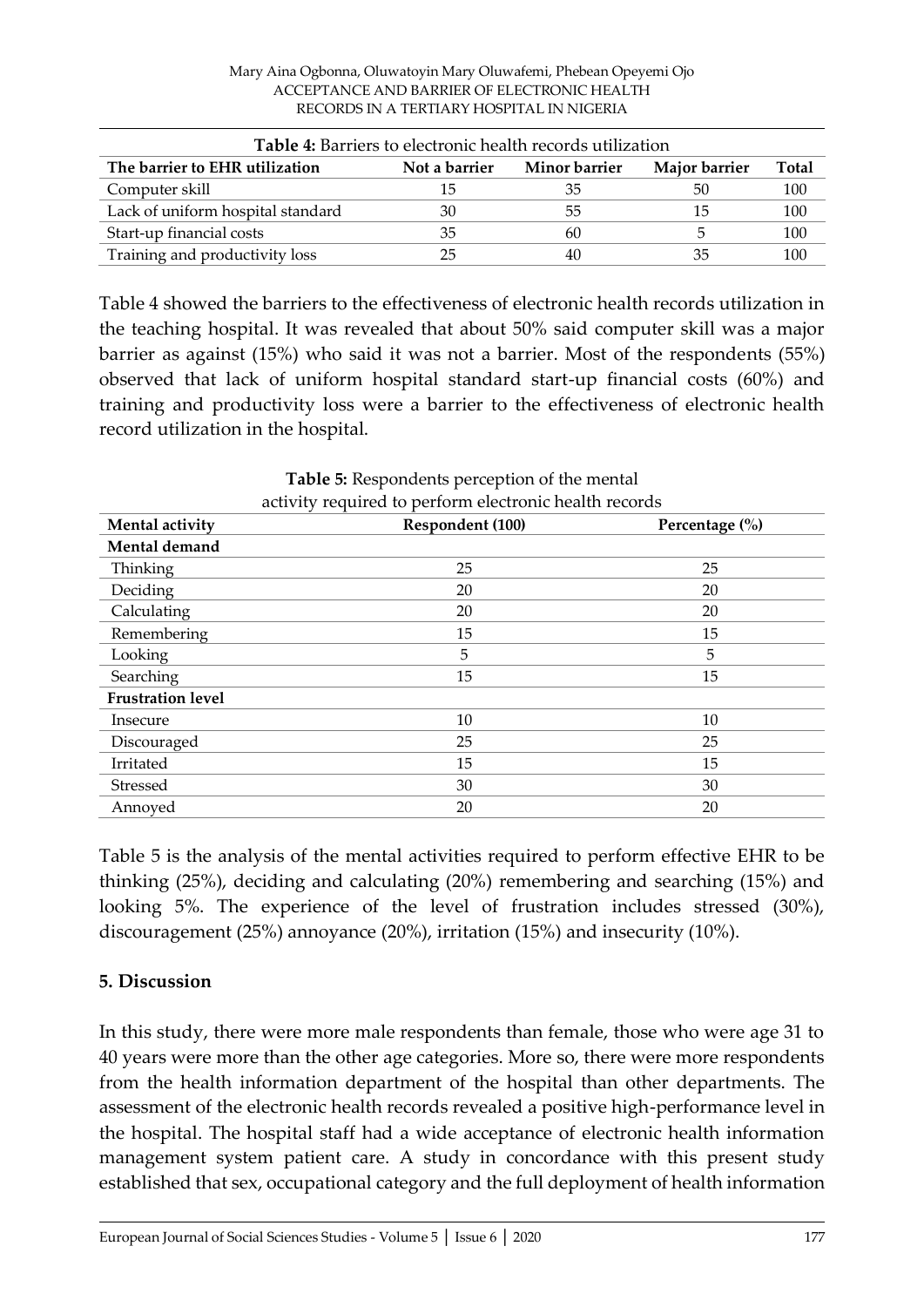systems in hospitals had no significant association with employee's perspective toward electronic health records while factors such as age and experience of workers had a significant association on the implementation of EHR (Shahbahrami, Moayed, Rezaie & Hafezi, 2016). This implies that the more the age of an employee and work experiences, the more the opinions improved implementation of EHR. Since the staff skills are increased, using the established EHR in healthcare and learning the different services and abilities of the system would greatly help develop their perceptions about the system (Shahbahrami et al., 2016).

Equally, a great percentage of the participants make use of electronic health in clinical documentation. The opinion on whether electronic health records can reduce medical diagnostic error showed a positive high belief that EHR is capable of reducing medical error. Hence the majority of the participants in this study believed EHR can be very effective in patients' prescription transmission. Corroborating this study is a study on the acceptance of EHR among nursing students, positive attitude toward using EHR was considered the most influential factor on students' acceptance of EHR (Kowitlawakul, Chan, Pulcini & Wang, 2015).

In a similar study, it was evident that respondents that had adopted EHR components felt that EHRs would be beneficial in their work. Findings indicated that EHRs would enable them to accomplish tasks more quickly as well as improve their job performance. The health information managers surveyed felt EHRs would make it easier to do their job and would also increase their productivity (Wilkins, 2009). This is consistent with (Wilkins, 2009) which revealed that health information managers were determined to learn and use an EHR in performing their duties.

However, there were several challenges to the performance and utilization of electronic health records in the hospital. Findings revealed that inadequate computer skills and training and productivity loss were major barriers to the full implementation of EHR. The lack of uniform hospital standard and start-up financial costs were itemized as a minor barrier to the application of electronic health records. There was also a gap in ease of use of EHR between those that had adopted EHRs and those that had not. Health information managers felt EHRs would be clear and comprehensible and easy to use. It was revealed that learning EHR and becoming skilled with an EHR could be easy (Wilkins, 2009).

In the same vein, a systematic review identified various factors such as finance, high start-up costs, uncertainty over return on investment, physician and /or staff lack of computer skills, lack of technical training and support, the complexity of the system, lack of customization, lack of reliability, time, interconnectivity/standardization and lack of computer/hardware as major impediments to the implementation of electronic health records (Boonstra & Broekhuis, 2010)

The use of the computer system continuously over a long period had been said to impact negatively on the mental health of the individual concern. This study revealed that the major mental health demand for continuous exposure of the computer system was thinking and stress, annoyance and discouragement.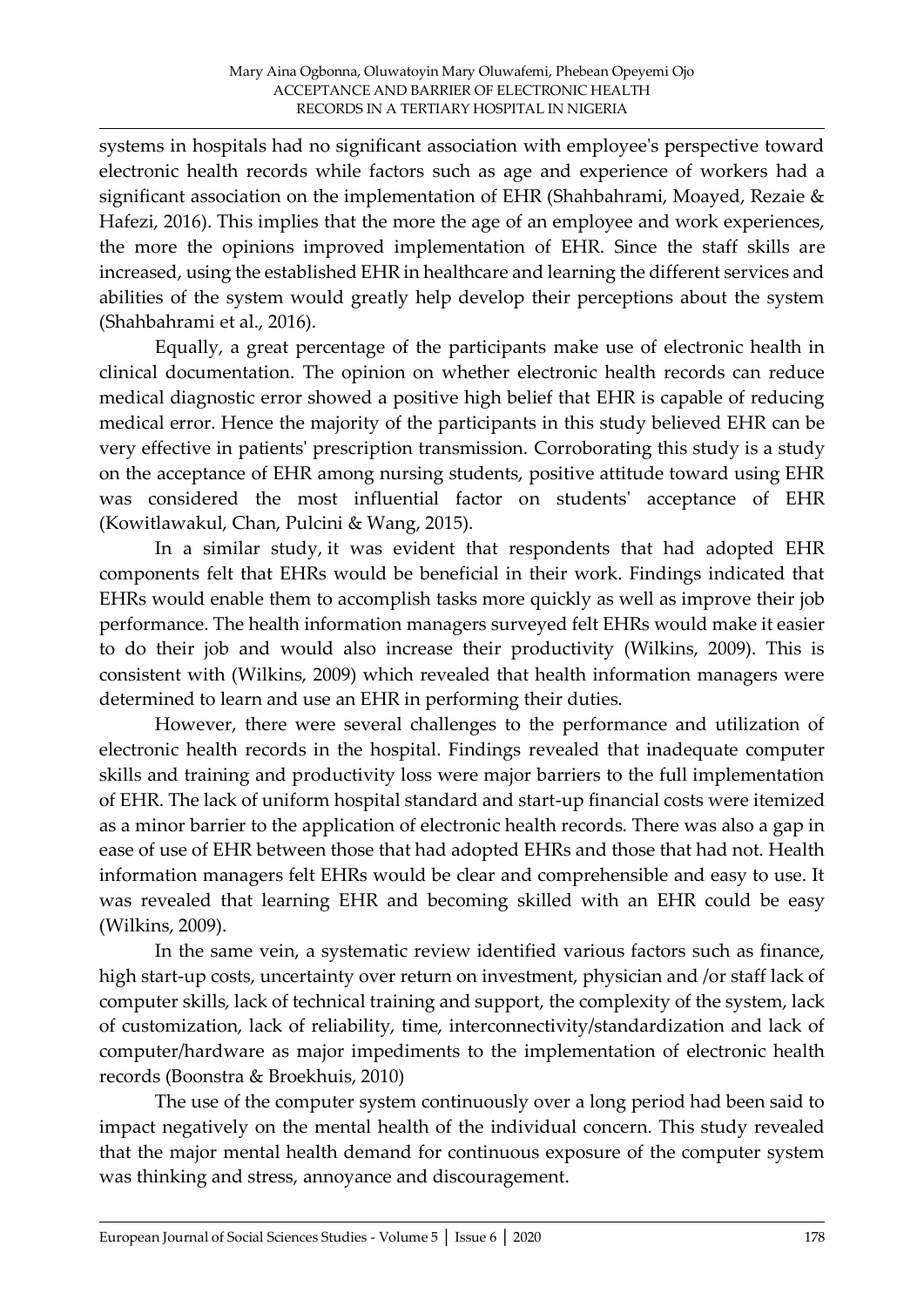#### **6. Recommendations**

This study recommends that the present performance of EHR implementation is commendable and should be sustained with incremental efforts to improve it through education, training, raising awareness. The hospital management, federal and state government and non-governmental organizations should work together to remove all barrier to the implementation of electronic health records through the provision of computer systems, finance, stable electricity supply, man-power training and employment of adequate staff. More so, there should be adequate training for the staff on stress management and the use of personal protective equipment to minimize the health implications associated with constant exposure to the computer system.

#### **Conflict of interest**

We declare no conflict of interest.

#### **About author**

**Mary Aina Ogbonna**, lecturer, School of Health Information and Computer Science, College of Health Sciences and Technology, Ijero-Ekiti, Nigeria.

**Oluwatoyin Mary Oluwafemi**, lecturer, School of Health Information and Computer Science, College of Health Sciences and Technology, Ijero-Ekiti, Nigeria.

**Phebean Opeyemi Ojo**, lecturer, School of Health Information and Computer Science, College of Health Sciences and Technology, Ijero-Ekiti, Nigeria.

### **References**

- Adamu, J., Hamzah, R., & Rosli, M. M. (2020). Security issues and framework of electronic medical record: A review. *Bulletin of Electrical Engineering and Informatics*, *9*(2), 565– 572.
- Adeleke, I. T., Erinle, S. A., Ndana, A. M., Anamah, T. C., Ogundele, O. A., & Aliyu, D. (2014). Health information technology in Nigeria: Stakeholders' perspectives of nationwide implementations and meaningful use of the emerging technology in the most populous black nation. *American Journal of Health Research*, *3*(1–1), 17–24.
- Bello, O. W., Faruk, N., Oloyode, A. A., & Popoola, S. I. (2016). *Driving Electronic Health Record System Implementation in Nigeria: A Proposal*. *Proc. of the 1 St International Conference of IEEE Nigeria Computer Chapter In collaboration with Dept. of Computer Science, University of Ilorin, Ilorin, Nigeria, 200-204*
- Berges, I., Bermúdez, J., & Illarramendi, A. (2011). Toward semantic interoperability of electronic health records. *IEEE Transactions on Information Technology in Biomedicine*, *16*(3), 424–431.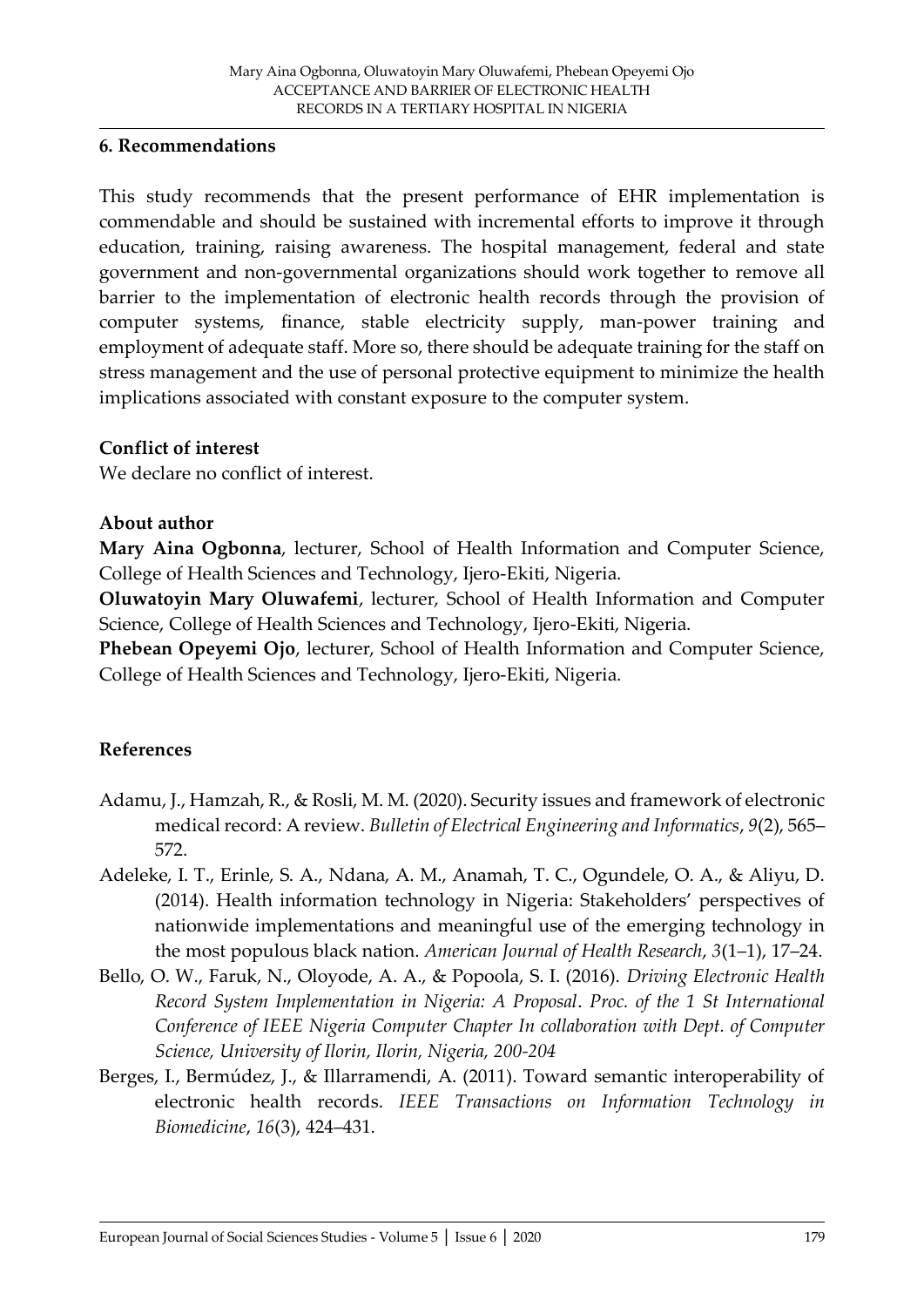- Berner, E. S., Detmer, D. E., & Simborg, D. (2005). Will the wave finally break? A brief view of the adoption of electronic medical records in the United States. *Journal of the American Medical Informatics Association*, *12*(1), 3–7.
- Boonstra, A., & Broekhuis, M. (2010). Barriers to the acceptance of electronic medical records by physicians from systematic review to taxonomy and interventions. *BMC Health Services Research*, *10*(1), 231.
- Carayon, P., Cartmill, R., Blosky, M. A., Brown, R., Hackenberg, M., Hoonakker, P., Hundt, A. S., Norfolk, E., Wetterneck, T. B., & Walker, J. M. (2011). ICU nurses' acceptance of electronic health records. *Journal of the American Medical Informatics Association*, *18*(6), 812–819.
- Carayon, P., Hundt, A. S., & Wetterneck, T. B. (2010). Nurses' acceptance of Smart IV pump technology. *International Journal of Medical Informatics*, *79*(6), 401–411.
- Chaudhry, B., Wang, J., Wu, S., Maglione, M., Mojica, W., Roth, E., Morton, S. C., & Shekelle, P. G. (2006). Systematic review: Impact of health information technology on quality, efficiency, and costs of medical care. *Annals of Internal Medicine*, *144*(10), 742–752.
- Duranti, L. (2010). Concepts and principles for the management of electronic records, or records management theory is archival diplomatics. *Records Management Journal*, 20(1), 78-95.<http://dx.doi.org/10.1108/09565691011039852>
- Esther Omolara, A., Jantan, A., Abiodun, O. I., Arshad, H., Dada, K. V., & Emmanuel, E. (2020). Honey Details: A prototype for ensuring patient's information privacy and thwarting electronic health record threats based on decoys. *Health Informatics Journal*, 26(3):2083-2104
- Estiri, H., Stephens, K. A., Klann, J. G., & Murphy, S. N. (2018). Exploring completeness in clinical data research networks with DQe-c. *Journal of the American Medical Informatics Association*, *25*(1), 17–24. DOI: [10.1177/1460458219894479](https://doi.org/10.1177/1460458219894479)
- Gunter, T. D., & Terry, N. P. (2005). The emergence of national electronic health record architectures in the United States and Australia: Models, costs, and questions. *Journal of Medical Internet Research*, *7*(1), 1-8. doi: [10.2196/jmir.7.1.e3](https://dx.doi.org/10.2196%2Fjmir.7.1.e3)
- Hamilton, D., Lane, J. V., Gaston, P., Patton, J., Macdonald, D., Simpson, A., & Howie, C. (2014). Assessing treatment outcomes using a single question: The net promoter score. *The Bone & Joint Journal*, *96*(5), 622–628.
- HealthIT.gov. (2019). *Benefits of electronic health records (EHRs)*. Available at [https://www.healthit.gov/faq/what-are-advantages-electronic-health-records.](https://www.healthit.gov/faq/what-are-advantages-electronic-health-records) Assessed 25-09-2020.
- Holden, R. J., & Karsh, B.-T. (2010). The technology acceptance model: Its past and its future in health care. *Journal of Biomedical Informatics*, *43*(1), 159–172.
- ILE, C., & Ojowhoh, D. R. (2020). Extent of Adoption of Electronic Records Protection Practices in Polytechnics in Edo and Delta States. *International Scholar Journal of Arts and Social Science Research*, *2*(4), 40–48.
- Janus, K., Amelung, V. E., Baker, L. C., Gaitanides, M., Schwartz, F. W., & Rundall, T. G. (2008). Job satisfaction and motivation among physicians in academic medical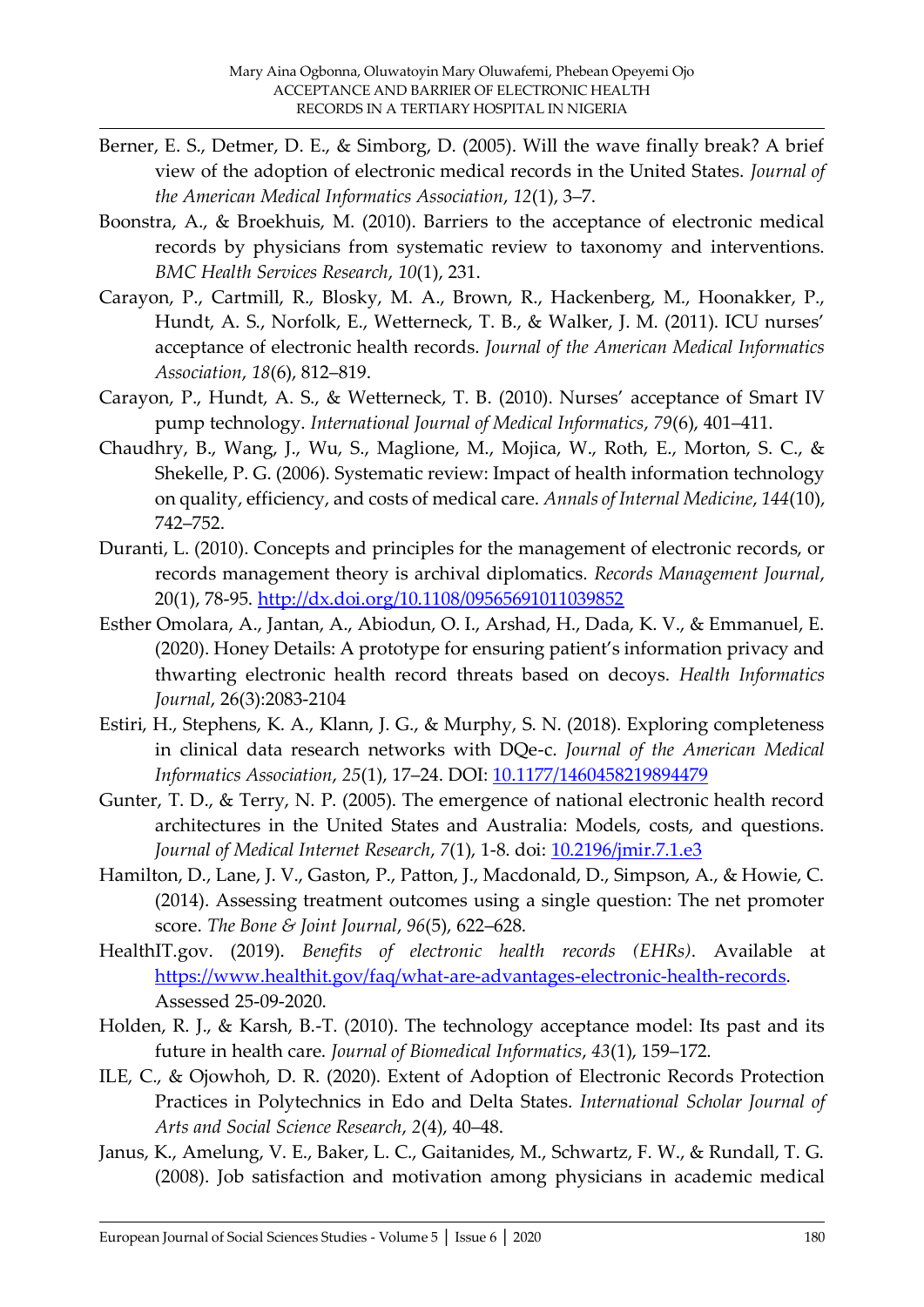centers: Insights from a cross-national study. *Journal of Health Politics, Policy and Law*, *33*(6), 1133–1167.

- Kloss, L. (2013). Redefining the role of health information management in the new world of information governance. *Iron Mountain Incorporated*. [https://www.ironmountain.com/resources/whitepapers/r/redefining-the-role-of](https://www.ironmountain.com/resources/whitepapers/r/redefining-the-role-of-health-information-management-in-the-new-world-of-information-governance)[health-information-management-in-the-new-world-of-information-governance](https://www.ironmountain.com/resources/whitepapers/r/redefining-the-role-of-health-information-management-in-the-new-world-of-information-governance)
- Kowitlawakul, Y., Chan, S. W. C., Pulcini, J., & Wang, W. (2015). Factors influencing nursing students' acceptance of electronic health records for nursing education (EHRNE) software program. *Nurse Education Today*, *35*(1), 189–194.
- Levingston, S. (2012). Opportunities in physician electronic health records: A road map for vendors. *Bloomberg Government*. Accessed from <http://www.healthit.gov/providers-professionals/why-adopt-ehrs>
- Lupton, D. (2014). The commodification of patient opinion: The digital patient experience economy in the age of big data. *Sociology of Health & Illness*, *36*(6), 856–869.
- Marutha, N. S. (2011). *Records management in support of service delivery in the public health sector of the Limpopo Province in South Africa*. A thesis submitted in accordance with the requirements for the degree of Master of Information Science at the University of South Africa
- McDonald, C. J. (2006). Computerization can create safety hazards: A bar-coding near miss. *Annals of Internal Medicine*, *144*(7), 510–516.
- Menachemi, N., & Collum, T. H. (2011). Benefits and drawbacks of electronic health record systems. *Risk Management and Healthcare Policy*, *4*, 47-56.
- Middleton, B., Bloomrosen, M., Dente, M. A., Hashmat, B., Koppel, R., Overhage, J. M., Payne, T. H., Rosenbloom, S. T., Weaver, C., & Zhang, J. (2013). Enhancing patient safety and quality of care by improving the usability of electronic health record systems: Recommendations from AMIA. *Journal of the American Medical Informatics Association*, *20*(e1), e2–e8. doi: [10.1136/amiajnl-2012-001458](https://dx.doi.org/10.1136%2Famiajnl-2012-001458)
- Ofek, Z., Ben-Tal, S., Ackerman, Y., Mazar, Y., Zohar, Y., Sigalov, D., Young, O., Gome, Z., Giterman, B., & Boaz, D. (2012). *System and methods for facilitating computerized interactions with EMRS*. *Patent Application Publication*, 1-227
- Or, C., Dohan, M., & Tan, J. (2014). Understanding critical barriers to implementing a clinical information system in a nursing home through the lens of a socio-technical perspective. *Journal of Medical Systems*, *38*(9), 99.
- Piras, E. M., & Zanutto, A. (2010). Prescriptions, x-rays and grocery lists. Designing a Personal Health Record to support (the invisible work of) health information management in the household. *Computer Supported Cooperative Work (CSCW)*, *19*(6), 585–613.
- Qureshi, N. A., Al-Dossari, D. S., Al-Zaagi, I. A., Al-Bedah, A. M., Abudalli, A. N. S., & Koenig, H. G. (2015). Electronic health records, electronic prescribing and medication errors: A systematic review of literature, 2000-2014. *Journal of Advances in Medicine and Medical Research*, 672–704.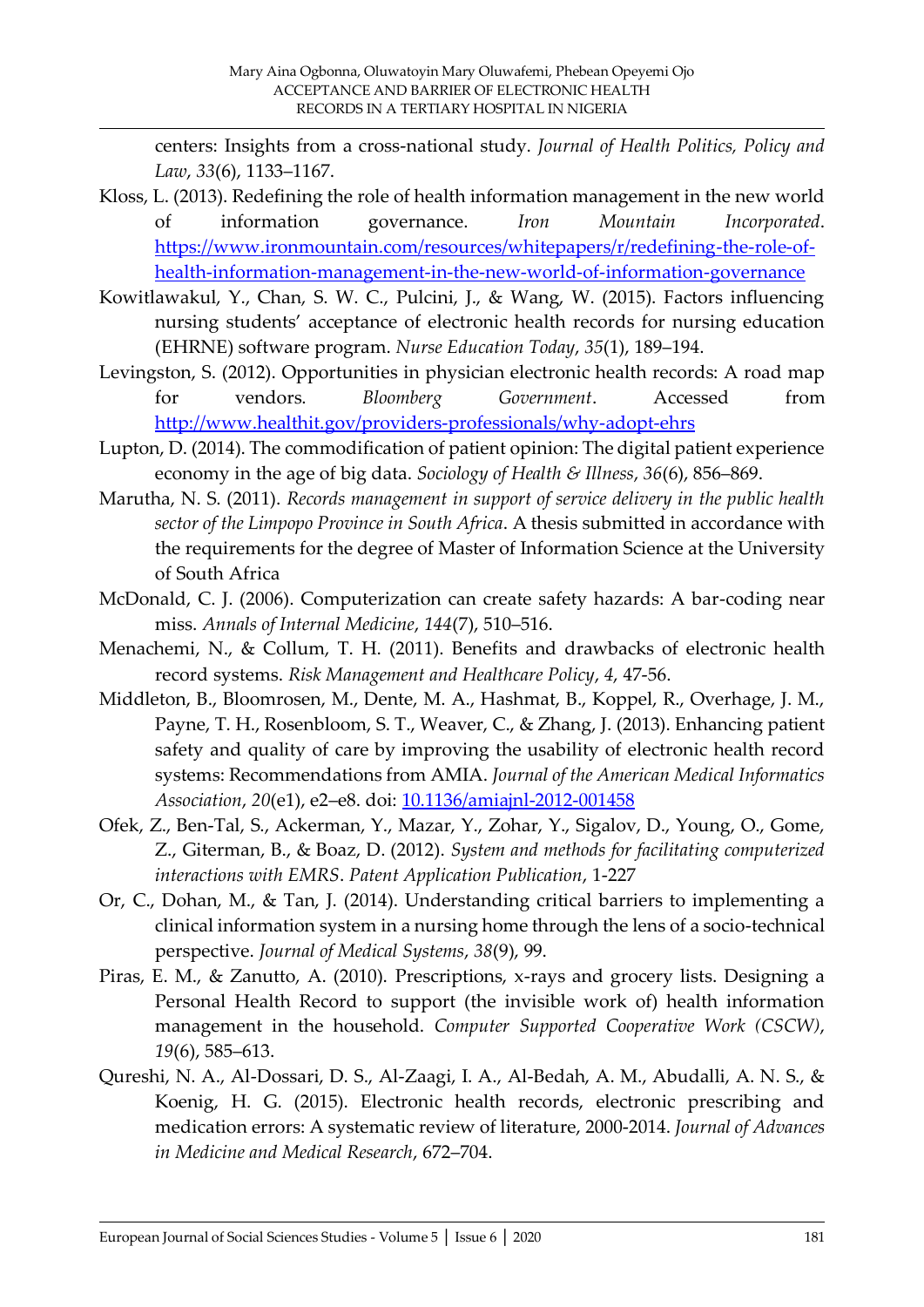- Rothman, B., Leonard, J. C., & Vigoda, M. M. (2012). Future of electronic health records: Implications for decision support. *Mount Sinai Journal of Medicine: A Journal of Translational and Personalized Medicine*, *79*(6), 757–768.
- Shahbahrami, A., Moayed Rezaie, S., & Hafezi, M. (2016). Effective factors in acceptance of electronic health record from employees' point of view. *Journal of Guilan University of Medical Sciences*, *24*(96), 50–60.
- Sinha, R. (2010). Impact of health information technology in public health. *Sri Lanka Journal of Bio-Medical Informatics*, *1*(4): 223-36
- Tiwari, V., Thakur, R. S., & Tiwari, B. (2018). *Optimization of EHR Data Flow toward Healthcare Analytics*. 637–643.
- Victoroff, M. S. (2014). Electronic Health Records and Patient Safety. In *Patient Safety in Surgery*. *IMIA Yearbook of Medical Informatics*. 265–298
- Wachter, R. M. (2006). Could computerization harm patient safety? *Medscape General Medicine*, *8*(2), 84-93.
- Weston, M., & Roberts, D. (2013). The influence of quality improvement efforts on patient outcomes and nursing work: A perspective from chief nursing officers at three large health systems. *OJIN: The Online Journal of Issues in Nursing*, *18*(3), 1–10.
- Wilkins, M. A. (2009). Factors influencing acceptance of electronic health records in hospitals. *Perspectives in Health Information Management/AHIMA, American Health Information Management Association*, *6*(Fall), 1-20
- World Health Organization. (2012). *National eHealth strategy toolkit*. International Telecommunication Union. Union. Available at [https://apps.who.int/iris/handle/10665/75211.](https://apps.who.int/iris/handle/10665/75211)